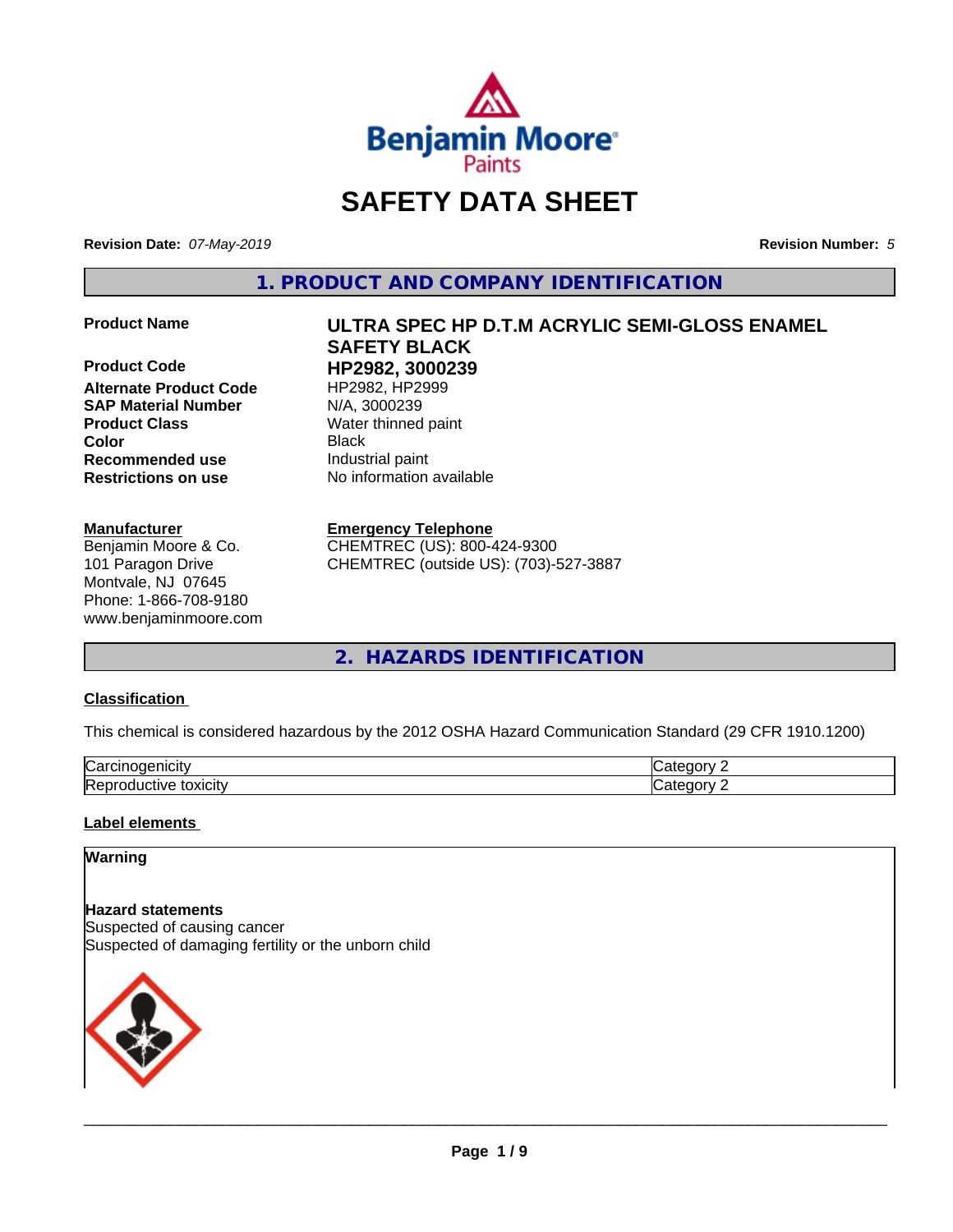#### **Appearance** liquid

#### **Precautionary Statements - Prevention**

Obtain special instructions before use Do not handle until all safety precautions have been read and understood Use personal protective equipment as required

#### **Precautionary Statements - Response**

IF exposed or concerned: Get medical advice/attention

#### **Precautionary Statements - Storage**

Store locked up

#### **Precautionary Statements - Disposal**

Dispose of contents/container to an approved waste disposal plant

#### **Hazards not otherwise classified (HNOC)**

Not applicable

#### **Other information**

No information available

#### **3. COMPOSITION INFORMATION ON COMPONENTS**

| <b>Chemical name</b>                          | <b>CAS No.</b> | Weight-% |
|-----------------------------------------------|----------------|----------|
| 2.2.4-trimethyl-1.3-propanediol diisobutyrate | 6846-50-0      | - 5      |
| Nepheline svenite                             | 37244-96-5     | - 5      |
| Carbon black                                  | 1333-86-4      | $ -$     |
| Zinc phosphate                                | 7779-90-0      | - 5      |

| 4. FIRST AID MEASURES                                                                                                           |
|---------------------------------------------------------------------------------------------------------------------------------|
| No hazards which require special first aid measures.<br><b>General Advice</b>                                                   |
| Rinse thoroughly with plenty of water for at least 15 minutes and consult a<br><b>Eye Contact</b><br>physician.                 |
| Wash off immediately with soap and plenty of water while removing all<br><b>Skin Contact</b><br>contaminated clothes and shoes. |
| <b>Inhalation</b><br>Move to fresh air. If symptoms persist, call a physician.                                                  |
| Clean mouth with water and afterwards drink plenty of water. Consult a physician<br>Ingestion<br>if necessary.                  |
| None known.<br><b>Most Important</b><br><b>Symptoms/Effects</b>                                                                 |
| <b>Notes To Physician</b><br>Treat symptomatically.                                                                             |

 $\overline{\phantom{a}}$  ,  $\overline{\phantom{a}}$  ,  $\overline{\phantom{a}}$  ,  $\overline{\phantom{a}}$  ,  $\overline{\phantom{a}}$  ,  $\overline{\phantom{a}}$  ,  $\overline{\phantom{a}}$  ,  $\overline{\phantom{a}}$  ,  $\overline{\phantom{a}}$  ,  $\overline{\phantom{a}}$  ,  $\overline{\phantom{a}}$  ,  $\overline{\phantom{a}}$  ,  $\overline{\phantom{a}}$  ,  $\overline{\phantom{a}}$  ,  $\overline{\phantom{a}}$  ,  $\overline{\phantom{a}}$ 

**Odor** little or no odor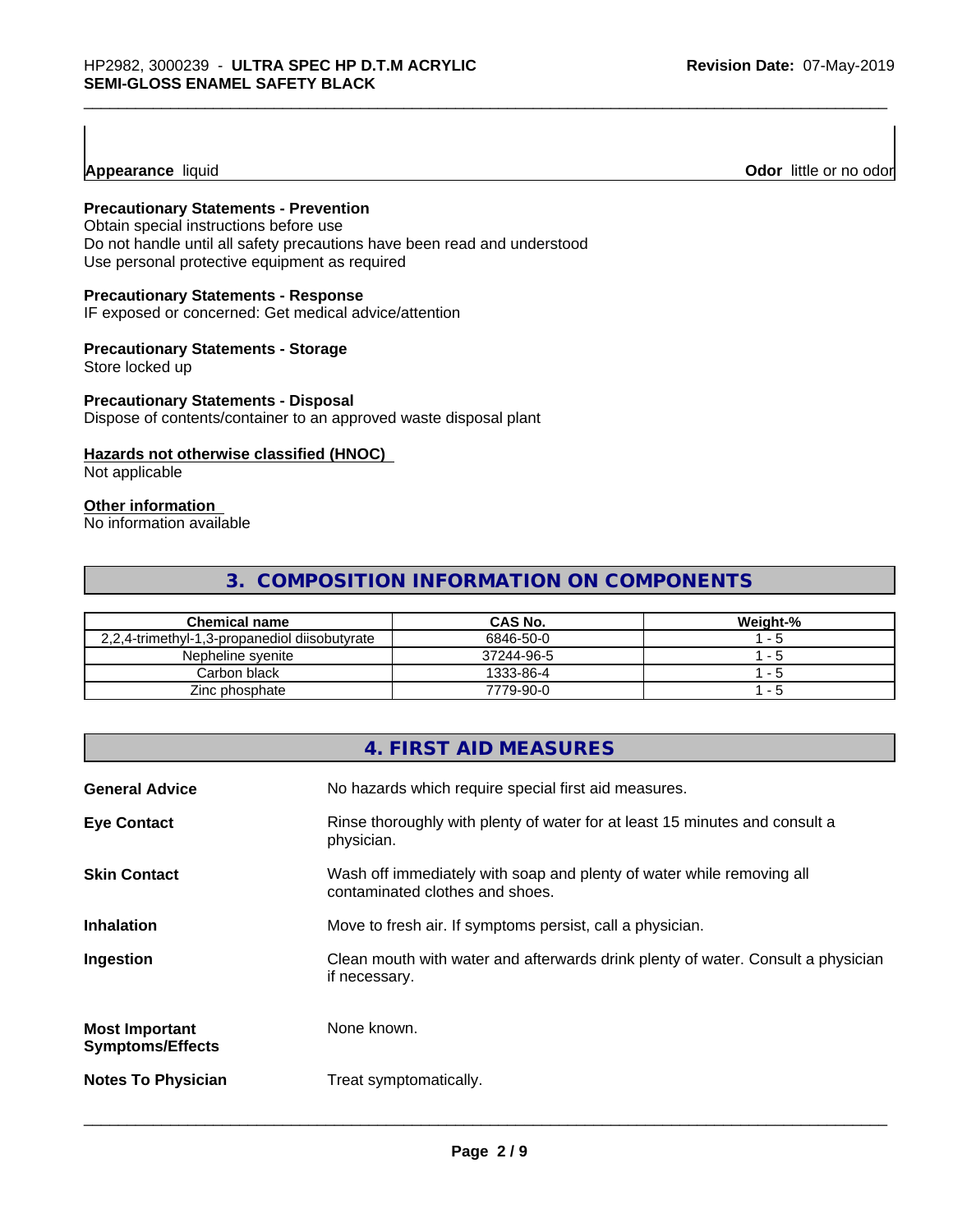### **5. FIRE-FIGHTING MEASURES**

| <b>Suitable Extinguishing Media</b>                                              | Use extinguishing measures that are appropriate to local<br>circumstances and the surrounding environment.                                   |
|----------------------------------------------------------------------------------|----------------------------------------------------------------------------------------------------------------------------------------------|
| Protective equipment and precautions for firefighters                            | As in any fire, wear self-contained breathing apparatus<br>pressure-demand, MSHA/NIOSH (approved or equivalent)<br>and full protective gear. |
| <b>Specific Hazards Arising From The Chemical</b>                                | Closed containers may rupture if exposed to fire or<br>extreme heat.                                                                         |
| Sensitivity to mechanical impact                                                 | No                                                                                                                                           |
| Sensitivity to static discharge                                                  | No.                                                                                                                                          |
| <b>Flash Point Data</b><br>Flash point (°F)<br>Flash Point (°C)<br><b>Method</b> | 250.0<br>121.1<br><b>PMCC</b>                                                                                                                |
| <b>Flammability Limits In Air</b>                                                |                                                                                                                                              |
| Lower flammability limit:<br><b>Upper flammability limit:</b>                    | Not applicable<br>Not applicable                                                                                                             |
| Flammability: 1<br><b>NFPA</b><br>Health: 1                                      | <b>Instability: 0</b><br><b>Special: Not Applicable</b>                                                                                      |
| <b>NFPA Legend</b><br>0 - Not Hazardous<br>1 - Slightly                          |                                                                                                                                              |

- 2 Moderate
- 3 High
- 4 Severe

*The ratings assigned are only suggested ratings, the contractor/employer has ultimate responsibilities for NFPA ratings where this system is used.*

*Additional information regarding the NFPA rating system is available from the National Fire Protection Agency (NFPA) at www.nfpa.org.*

#### **6. ACCIDENTAL RELEASE MEASURES**

| <b>Personal Precautions</b>      | Avoid contact with skin, eyes and clothing. Ensure adequate ventilation.                             |
|----------------------------------|------------------------------------------------------------------------------------------------------|
| <b>Other Information</b>         | Prevent further leakage or spillage if safe to do so.                                                |
| <b>Environmental precautions</b> | See Section 12 for additional Ecological Information.                                                |
| <b>Methods for Cleaning Up</b>   | Soak up with inert absorbent material. Sweep up and shovel into suitable<br>containers for disposal. |

#### **7. HANDLING AND STORAGE**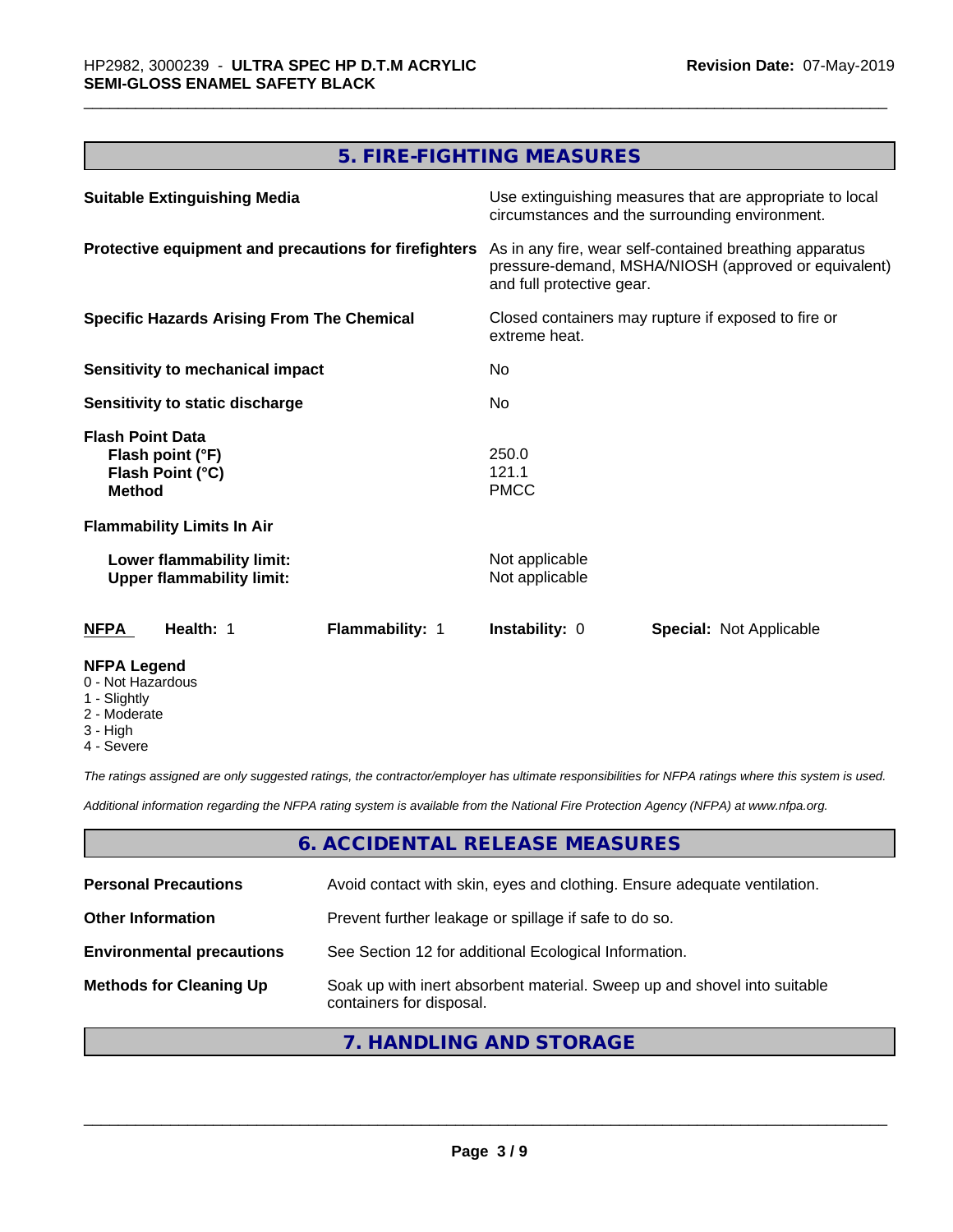| <b>Handling</b>               | Avoid contact with skin, eyes and clothing. Avoid breathing vapors, spray mists or<br>sanding dust. In case of insufficient ventilation, wear suitable respiratory<br>equipment. |
|-------------------------------|----------------------------------------------------------------------------------------------------------------------------------------------------------------------------------|
| <b>Storage</b>                | Keep container tightly closed. Keep out of the reach of children.                                                                                                                |
| <b>Incompatible Materials</b> | No information available                                                                                                                                                         |
|                               | 8. EXPOSURE CONTROLS/PERSONAL PROTECTION                                                                                                                                         |

#### **Exposure Limits**

| ^'<br>≅emica⊾<br>name | ∴CGIH ⊺<br>…                  | $\Lambda$ DF.                              |
|-----------------------|-------------------------------|--------------------------------------------|
| ≞black<br>' Carbon.   | ∆/\/⊤<br>mq/m<br>. <b>. .</b> | TWA<br>ma/m3<br>◡.◡<br>. <b>. .</b><br>. . |

#### **Legend**

ACGIH - American Conference of Governmental Industrial Hygienists Exposure Limits OSHA - Occupational Safety & Health Administration Exposure Limits N/E - Not Established

| <b>Engineering Measures</b> | Ensure adequate ventilation, especially in confined areas. |
|-----------------------------|------------------------------------------------------------|
|                             |                                                            |

#### **Personal Protective Equipment**

| <b>Eye/Face Protection</b>    | Safety glasses with side-shields.                                        |
|-------------------------------|--------------------------------------------------------------------------|
| <b>Skin Protection</b>        | Protective gloves and impervious clothing.                               |
| <b>Respiratory Protection</b> | In case of insufficient ventilation wear suitable respiratory equipment. |
| <b>Hygiene Measures</b>       | Avoid contact with skin, eyes and clothing. Remove and wash contaminated |

## **9. PHYSICAL AND CHEMICAL PROPERTIES**

clothing before re-use. Wash thoroughly after handling.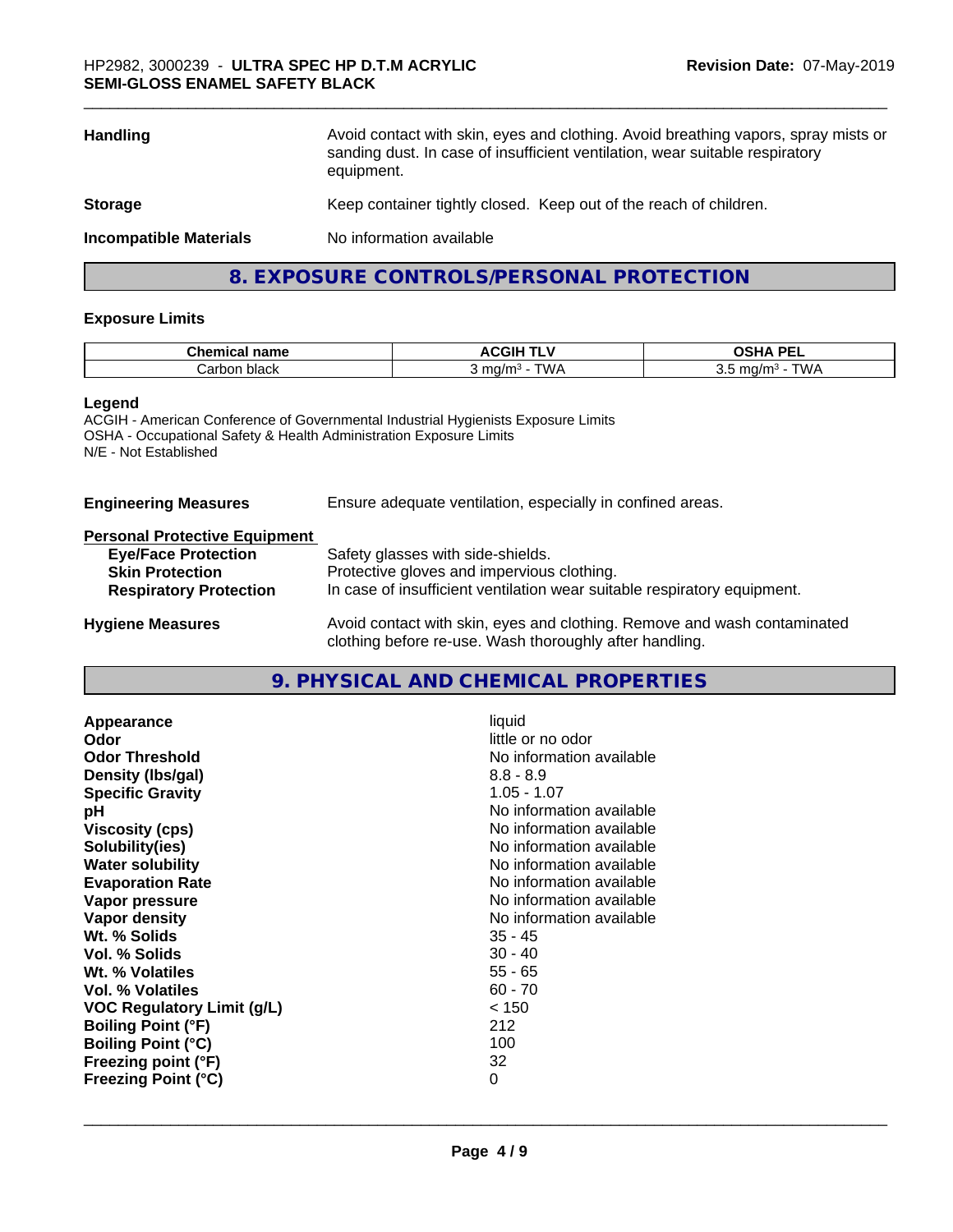**Flash point (°F)** 250.0 **Flash Point (°C)** 121.1 **Method** PMCC **Flammability (solid, gas)**<br> **Commability limit:**<br>
Upper flammability limit:<br>
Not applicable **Upper flammability limit:**<br> **Lower flammability limit:**<br>
Not applicable<br>
Not applicable **Lower flammability limit:**<br> **Autoianition Temperature (°F)**<br>
Mo information available **Autoignition Temperature (°F)**<br> **Autoignition Temperature (°C)** No information available **Autoignition Temperature (°C)**<br> **Decomposition Temperature (°F)** No information available **Decomposition Temperature (°F) Decomposition Temperature (°C)** No information available

**No information available** 

#### **10. STABILITY AND REACTIVITY**

| <b>Reactivity</b>                       | Not Applicable                           |
|-----------------------------------------|------------------------------------------|
| <b>Chemical Stability</b>               | Stable under normal conditions.          |
| <b>Conditions to avoid</b>              | Prevent from freezing.                   |
| <b>Incompatible Materials</b>           | No materials to be especially mentioned. |
| <b>Hazardous Decomposition Products</b> | None under normal use.                   |
| Possibility of hazardous reactions      | None under normal conditions of use.     |

### **11. TOXICOLOGICAL INFORMATION**

| Delayed and immediate effects as well as chronic effects from short and long-term exposure |  |  |
|--------------------------------------------------------------------------------------------|--|--|
|                                                                                            |  |  |
|                                                                                            |  |  |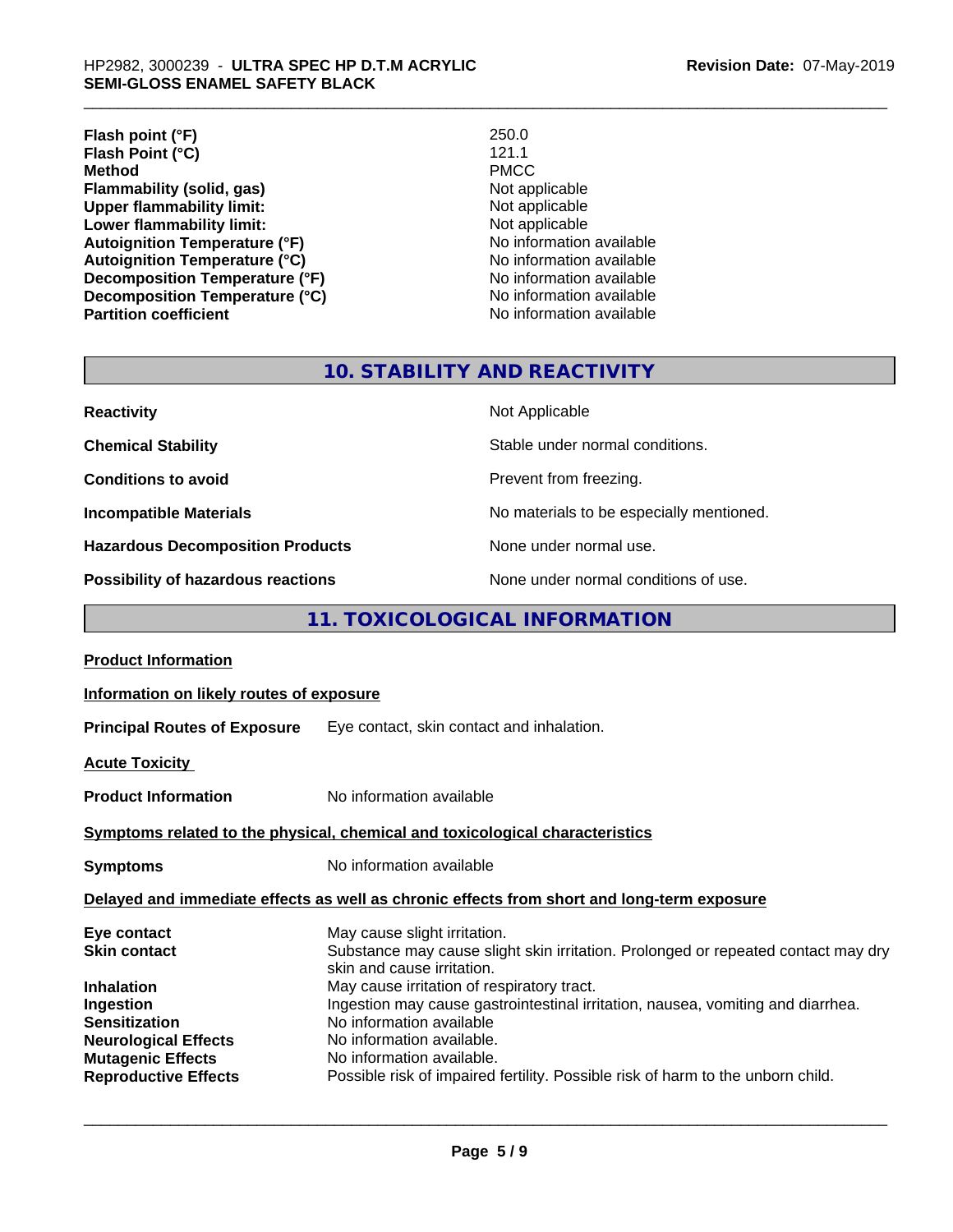| <b>Developmental Effects</b>    | No information available. |
|---------------------------------|---------------------------|
| <b>Target organ effects</b>     | No information available. |
| STOT - single exposure          | No information available. |
| <b>STOT - repeated exposure</b> | No information available. |
| Other adverse effects           | No information available. |
| <b>Aspiration Hazard</b>        | No information available  |

#### **Numerical measures of toxicity**

**The following values are calculated based on chapter 3.1 of the GHS document**

| <b>ATEmix (oral)</b> |  | 44178 mg/kg |  |
|----------------------|--|-------------|--|
| ATEmix (dermal)      |  | 74088 mg/kg |  |

#### **Component Information**

| Chemical name                                                 | Oral LD50            | Dermal LD50       | Inhalation LC50 |
|---------------------------------------------------------------|----------------------|-------------------|-----------------|
| 2,2,4-trimethyl-1,3-propanediol<br>diisobutyrate<br>6846-50-0 | $>$ 3200 mg/kg (Rat) |                   |                 |
| Carbon black<br>1333-86-4                                     | > 15400 mg/kg (Rat)  | > 3 g/kg (Rabbit) |                 |
| Zinc phosphate<br>7779-90-0                                   | $>$ 5000 mg/kg (Rat) |                   |                 |

#### **Carcinogenicity**

*The information below indicateswhether each agency has listed any ingredient as a carcinogen:.*

| <b>Chemical name</b> | <b>IARC</b>          | <b>NTP</b> | <b>OSHA</b> |  |
|----------------------|----------------------|------------|-------------|--|
|                      | 2B<br>Possible Human |            | Listed      |  |
| Carbon<br>black      | Carcinogen           |            |             |  |

#### **Legend**

IARC - International Agency for Research on Cancer NTP - National Toxicity Program OSHA - Occupational Safety & Health Administration

**12. ECOLOGICAL INFORMATION**

#### **Ecotoxicity Effects**

The environmental impact of this product has not been fully investigated.

#### **Product Information**

#### **Acute Toxicity to Fish**

No information available

#### **Acute Toxicity to Aquatic Invertebrates**

No information available

#### **Acute Toxicity to Aquatic Plants**

No information available

#### **Persistence / Degradability**

No information available.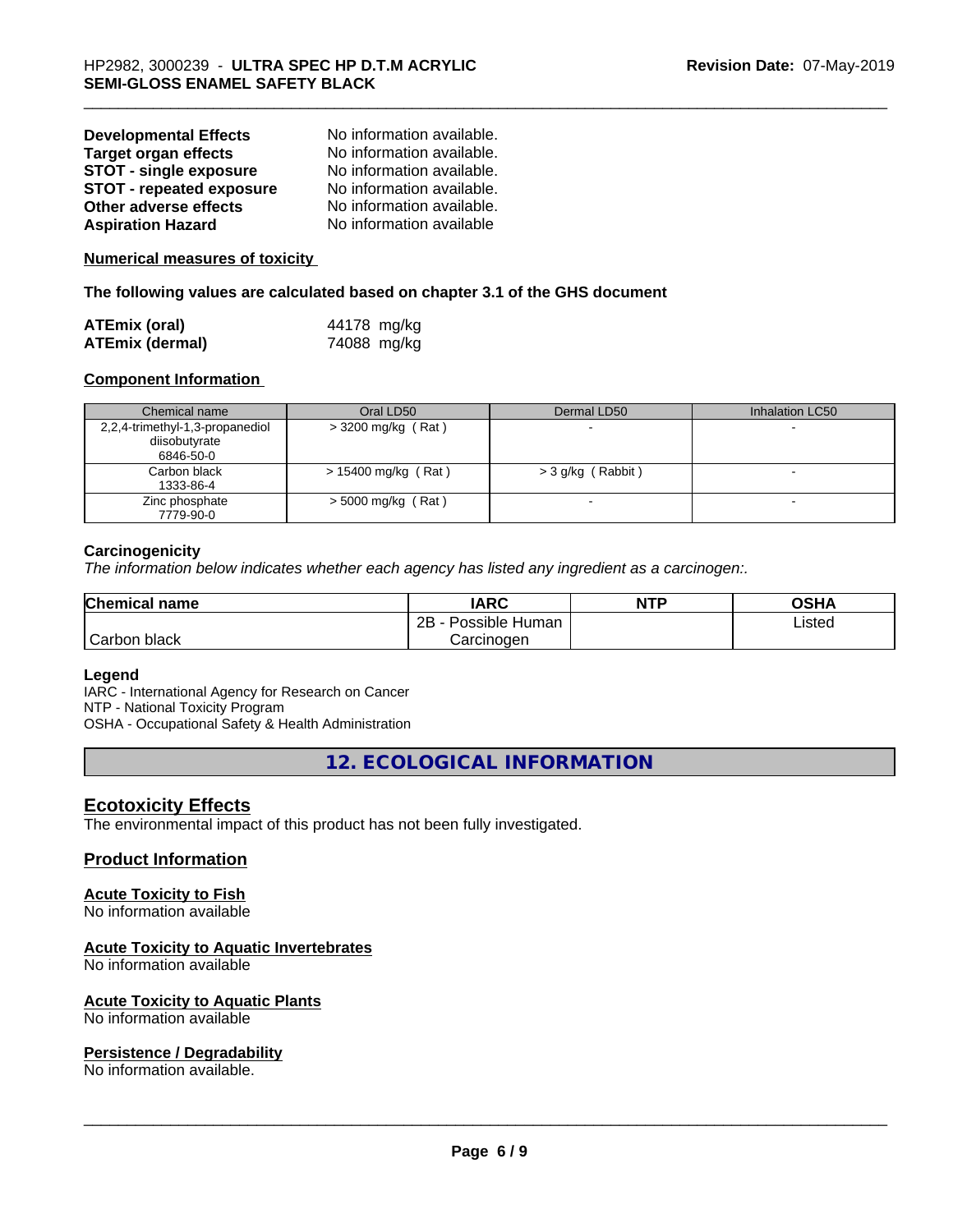#### **Bioaccumulation**

No information available.

#### **Mobility in Environmental Media**

No information available.

#### **Ozone**

No information available

#### **Component Information**

#### **Acute Toxicity to Fish**

No information available

#### **Acute Toxicity to Aquatic Invertebrates**

No information available

#### **Acute Toxicity to Aquatic Plants**

No information available

|                                                                                                                                                  | 13. DISPOSAL CONSIDERATIONS                                                                                                                                                                                               |  |  |
|--------------------------------------------------------------------------------------------------------------------------------------------------|---------------------------------------------------------------------------------------------------------------------------------------------------------------------------------------------------------------------------|--|--|
| <b>Waste Disposal Method</b>                                                                                                                     | Dispose of in accordance with federal, state, and local regulations. Local<br>requirements may vary, consult your sanitation department or state-designated<br>environmental protection agency for more disposal options. |  |  |
|                                                                                                                                                  | <b>14. TRANSPORT INFORMATION</b>                                                                                                                                                                                          |  |  |
| <b>DOT</b>                                                                                                                                       | Not regulated                                                                                                                                                                                                             |  |  |
| <b>ICAO/IATA</b>                                                                                                                                 | Not regulated                                                                                                                                                                                                             |  |  |
| <b>IMDG / IMO</b>                                                                                                                                | Not regulated                                                                                                                                                                                                             |  |  |
|                                                                                                                                                  | <b>15. REGULATORY INFORMATION</b>                                                                                                                                                                                         |  |  |
| <b>International Inventories</b>                                                                                                                 |                                                                                                                                                                                                                           |  |  |
| <b>TSCA: United States</b><br><b>DSL: Canada</b>                                                                                                 | Yes - All components are listed or exempt.<br>Yes - All components are listed or exempt.                                                                                                                                  |  |  |
| <b>Federal Regulations</b>                                                                                                                       |                                                                                                                                                                                                                           |  |  |
| SARA 311/312 hazardous categorization<br>Acute health hazard<br><b>Chronic Health Hazard</b><br>Fire hazard<br>Sudden release of pressure hazard | <b>No</b><br>Yes<br>No<br>No                                                                                                                                                                                              |  |  |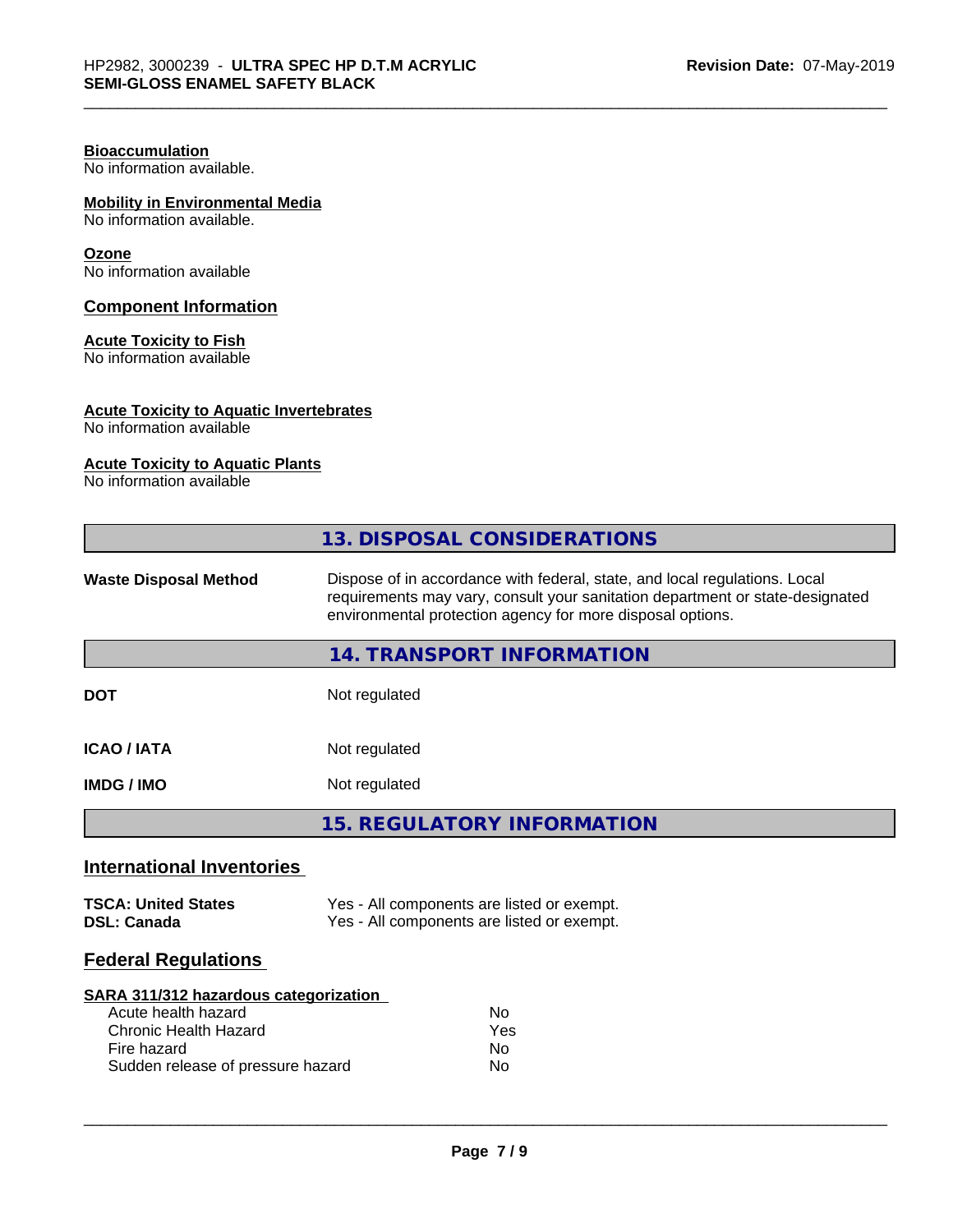Reactive Hazard No. No. 2014

#### **SARA 313**

Section 313 of Title III of the Superfund Amendments and Reauthorization Act of 1986 (SARA). This product contains a chemical or chemicals which are subject to the reporting requirements of the Act and Title 40 of the Code of Federal Regulations, Part 372:

| <b>Chemical name</b> | <b>CAS No.</b> | <b>Weight-%</b> | <b>CERCLA/SARA 313</b>     |
|----------------------|----------------|-----------------|----------------------------|
|                      |                |                 | (de minimis concentration) |
| Zinc phosphate       | 7779-90-0      |                 |                            |

#### **Clean Air Act,Section 112 Hazardous Air Pollutants (HAPs) (see 40 CFR 61)**

This product contains the following HAPs:

*None*

#### **US State Regulations**

#### **California Proposition 65**

**AVIMARNING:** Cancer and Reproductive Harm– www.P65warnings.ca.gov

#### **State Right-to-Know**

| Chemical<br>name          | Mass<br>sachusetts | . Jersev<br>Nev <sup>.</sup> | Pennsvlvania |
|---------------------------|--------------------|------------------------------|--------------|
| black<br>' arbon.         |                    |                              |              |
| --<br>: phosphate<br>∠inc |                    |                              |              |

#### **Legend**

X - Listed

#### **16. OTHER INFORMATION**

**HMIS** - **Health:** 1\* **Flammability:** 1 **Reactivity:** 0 **PPE:** -

#### **HMIS Legend**

- 0 Minimal Hazard
- 1 Slight Hazard
- 2 Moderate Hazard
- 3 Serious Hazard
- 4 Severe Hazard
- \* Chronic Hazard

X - Consult your supervisor or S.O.P. for "Special" handling instructions.

*Note: The PPE rating has intentionally been left blank. Choose appropriate PPE that will protect employees from the hazards the material will present under the actual normal conditions of use.*

*Caution: HMISÒ ratings are based on a 0-4 rating scale, with 0 representing minimal hazards or risks, and 4 representing significant hazards or risks. Although HMISÒ ratings are not required on MSDSs under 29 CFR 1910.1200, the preparer, has chosen to provide them. HMISÒ ratings are to be used only in conjunction with a fully implemented HMISÒ program by workers who have received appropriate HMISÒ training. HMISÒ is a registered trade and service mark of the NPCA. HMISÒ materials may be purchased exclusively from J. J. Keller (800) 327-6868.*